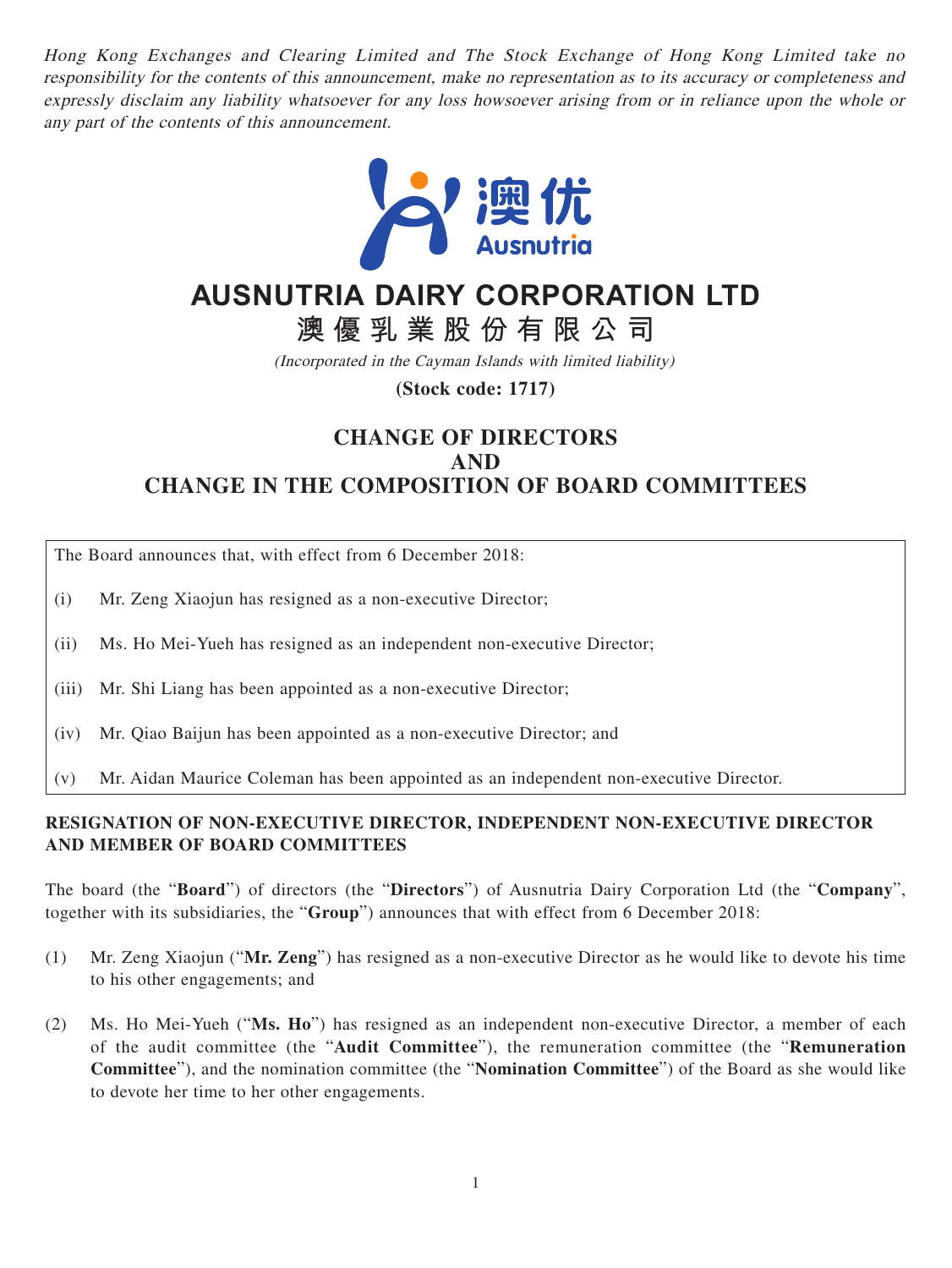Each of Mr. Zeng and Ms. Ho has confirmed that he/she has no disagreement with the Board and there is no matter relating to his/her resignation that needs to be brought to the attention of the shareholders of the Company (the "**Shareholders**") or The Stock Exchange of Hong Kong Limited (the "**Stock Exchange**").

The Board would like to take this opportunity to express its sincere gratitude to Mr. Zeng and Ms. Ho for their valuable contribution to the Company during their tenure of services and wish them all the best in the future.

## **APPOINTMENT OF NON-EXECUTIVE DIRECTORS, INDEPENDENT NON-EXECUTIVE DIRECTOR AND MEMBER OF BOARD COMMITTEES**

The Board is pleased to announce that with effect from 6 December 2018:

- (i) Mr. Shi Liang ("**Mr. Shi**") has been appointed as a non-executive Director, the vice-chairman of the Board, a member of each of the Remuneration Committee and the Nomination Committee;
- (ii) Mr. Qiao Baijun ("**Mr. Qiao**") has been appointed as a non-executive Director; and
- (iii) Mr. Aidan Maurice Coleman ("**Mr. Coleman**") has been appointed as an independent non-executive Director, a member of each of the Audit Committee, the Remuneration Committee and the Nomination Committee.

**Mr. Shi**, aged 35, graduated with a bachelor's degree and a master's degree in management science and engineering from China Agricultural University in 2005 and 2008 respectively. He is currently a director, general manager and a member of the fund investment committee of the CITIC Agri Fund Management Co., Ltd. ("**CITIC Agri Fund**"), a substantial Shareholder of the Company. Mr. Shi joined CITIC Securities Company Limited ("**CITIC Securities**"), a company listed on both the Stock Exchange (stock code: 6030.HK) and the Shanghai Stock Exchange (stock code: 600030.SH) in 2008. He once served as the senior manager of the research department, the chief analyst in agriculture, forestry, animal husbandry and fishery industries and the director of the research department of CITIC Securities. Mr. Shi was awarded the number one of the best analyst in agriculture, forestry, animal husbandry and fishery industries by The New Fortune (新財富) in 2010, 2011 and 2014. Mr. Shi was also awarded "China Securities Analyst – Golden Bull Award" by the China Securities Journal (中國證券報)from 2010 to 2014 consecutively.

As at the date of this announcement and save as disclosed herein, Mr. Shi does not hold any other positions within the Group, nor does he hold any directorships in any other public companies in the last three years the securities of which are listed on any securities market in Hong Kong or overseas.

As at the date of this announcement and save as disclosed herein, Mr. Shi has no relationship with any Directors, senior management of the Company or any substantial or controlling Shareholders, nor does he have any interest (within the meaning of Part XV of the Securities and Futures Ordinance (Chapter 571 of the Laws of Hong Kong) (the "**SFO**")) in any securities of the Company or any associated corporation of the Group.

Mr. Shi has entered into a service contract as a non-executive Director with the Company with a fixed term of service for two years and will be subject to re-election at the forthcoming general meeting and retirement by rotation and re-election at an annual general meeting of the Company in accordance with the articles of association of the Company. Mr. Shi will hold office until the forthcoming annual general meeting of the Company at which he will be eligible for re-election.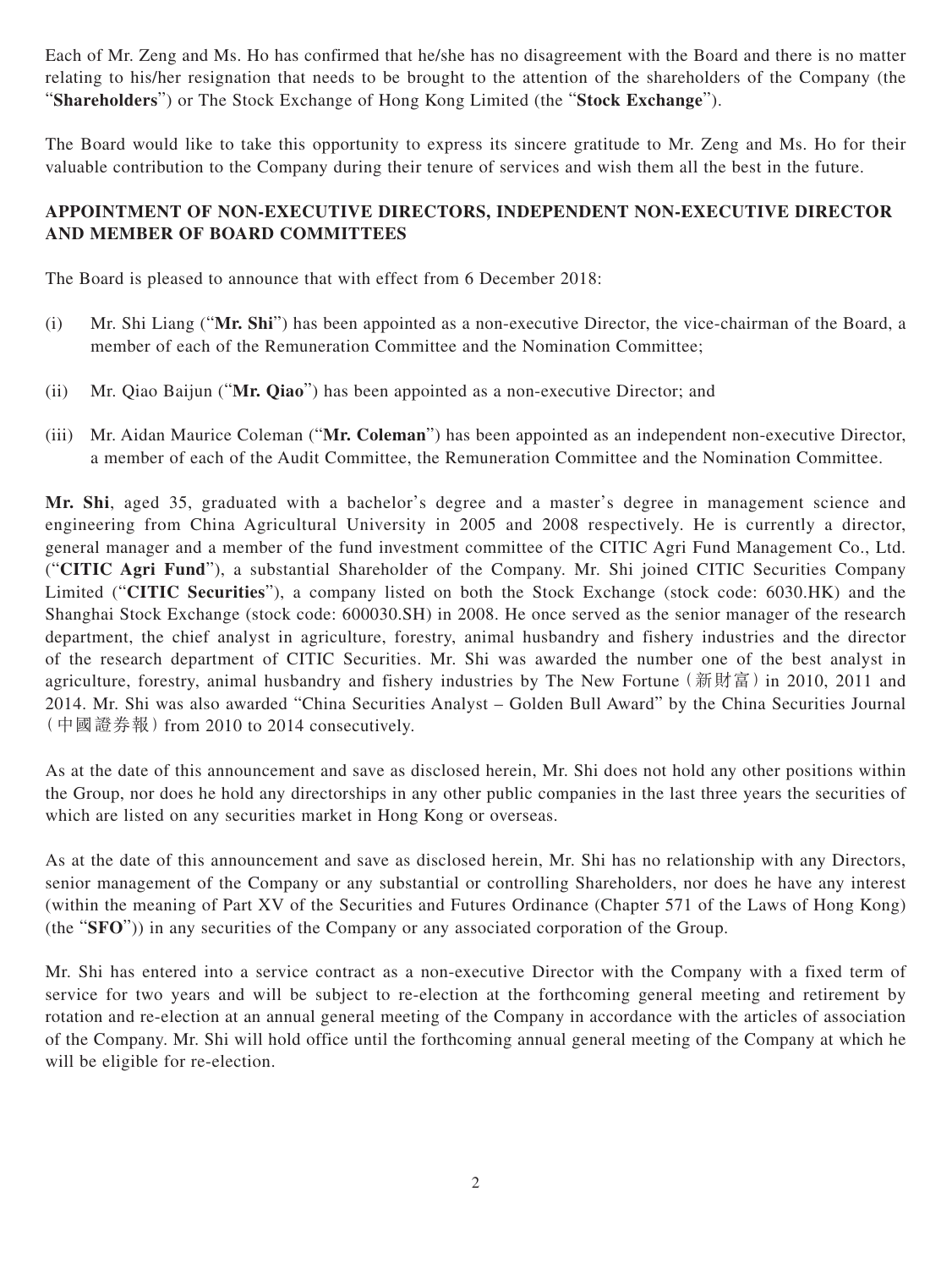Mr. Shi is entitled to non-executive Director's fee of HK\$300,000 per annum, which is determined based on his duties and responsibilities with the Company, the prevailing market rate and the remuneration policy of the Company.

Save as disclosed in this announcement, there is no information of Mr. Shi required to be disclosed pursuant to any of the requirements under Rule  $13.51(2)(h)$  to  $13.51(2)(v)$  of the Rules Governing the Listing of Securities on the Stock Exchange (the "**Listing Rules**") and the Company is not aware of any other matters relating to the appointment of Mr. Shi that need to be brought to the attention of the Shareholders.

**Mr. Qiao**, aged 47, graduated with a Bachelor of Science degree from the Faculty of Biology of China Agricultural University in 1993 and graduated with a master of economics degree from the Faculty of Agriculture and Economics from Renmin University of China in 1999. He is currently the deputy general manager and chairman of the investment committee of CITIC Agri Fund. Mr. Qiao joined COFCO Corporation in 2006 and once served as the senior manager of the strategic investment management department, the head of the research department, the general manager of the strategic management department. Prior to joining COFCO Corporation, Mr. Qiao was engaged in the research in agriculture, food and beverage industry in China Galaxy Securities Co Ltd (stock code: 6881.HK) and CITIC Securities.

As at the date of this announcement and save as disclosed herein, Mr. Qiao does not hold any other positions within the Group, nor does he hold any directorships in any other public companies in the last three years the securities of which are listed on any securities market in Hong Kong or overseas.

As at the date of this announcement and save as disclosed herein, Mr. Qiao has no relationship with any Directors, senior management of the Company or any substantial or controlling Shareholders, nor does he have any interest (within the meaning of Part XV of the SFO) in any securities of the Company or any associated corporation of the Group.

Mr. Qiao has entered into a service contract as a non-executive Director with the Company with a fixed term of service for two years and will be subject to re-election at the forthcoming general meeting and retirement by rotation and re-election at an annual general meeting of the Company in accordance with the articles of association of the Company. Mr. Qiao will hold office until the forthcoming annual general meeting of the Company at which he will be eligible for re-election.

Mr. Qiao is entitled to non-executive Director's fee of HK\$300,000 per annum, which is determined based on his duties and responsibilities with the Company, the prevailing market rate and the remuneration policy of the Company.

Save as disclosed in this announcement, there is no information of Mr. Qiao required to be disclosed pursuant to any of the requirements under Rule  $13.51(2)(h)$  to  $13.51(2)(v)$  of the Listing Rules and the Company is not aware of any other matters relating to the appointment of Mr. Qiao that need to be brought to the attention of the Shareholders.